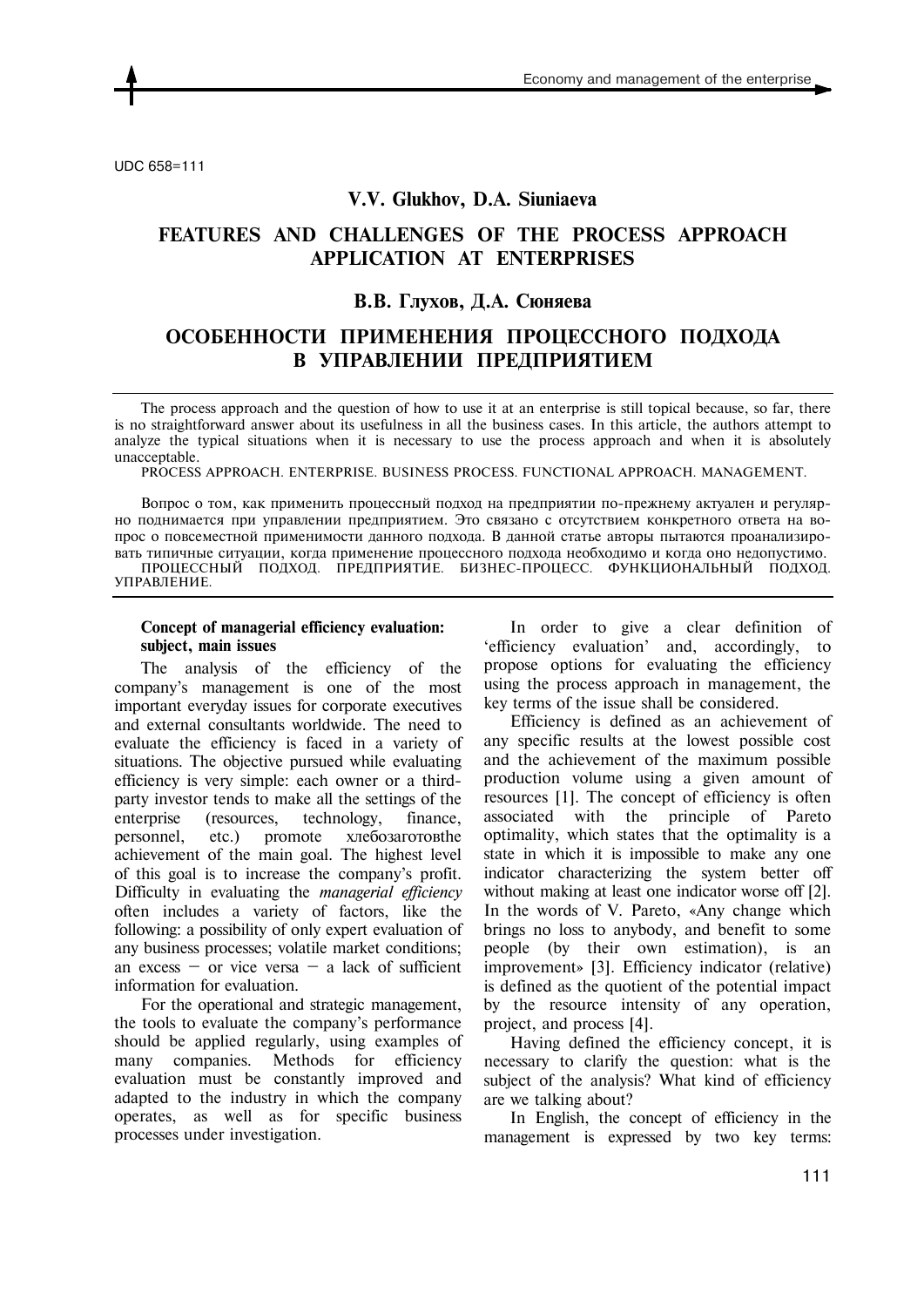managerial effectiveness ('system' efficiency) and management efficiency ('operational' efficiency). Managerial effectiveness depends on the efficiency of the organization of the management, i. e. the composition and quantity of links, their subordination, and distribution of functions. In other words, effectiveness of the management system depends on the quality of the organizational structure, management processes, but does not depend on the qualities of any managers. Management efficiency, i. e. ratio of performance of management and overall effort, in contrast, is primarily determined by business qualities of managers, as well as by rational use of their potential [5]. Both parts of the study are important for the evaluation of efficiency within the process approach. However, it is managerial effectiveness which is the major subject of this study.

An efficiency indicator is a key element in making managerial decisions based not only on the specific numbers, but also on the expert method. Consequently, the main challenges of the matter are as follows: what data should be correctly reflected in the formulas to derive this indicator, how can the error of the indicator be reduced, and what administrative levers are required for the growth of this indicator. But the most important question is how to derive this indicator.

An aim of any company's activities is to maximize profits and reduce costs. These indicators are quantitative, and can be expressed in monetary terms. The achievement of these indicators relates to the operational management, and constitutes an important part of management. However, quantitative indicators are inseparable from quality indicators. It is worth giving a simple example: if a product is not in accordance with ISO or any other standards, obtaining marginal profit is impossible. The same approach can be applied to the business process of creating this product. That is, the concept of quality can refer both to a specific product and the system of processes of its manufacturing. The process approach, being analyzed in this study, aims at improving the performance of certain business processes or the whole system. The application of the process approach is known to be recommended in various series of ISO international standards. So, it is assumed that quality improvement through the use of the process approach affects the

quantitative indicators of the company, as well as various intangible assets, such as goodwill.

As it was mentioned before, efficiency is the ratio of the effect (including profit) from any activities, and the cost of such activities, thus, it is necessary to emphasize the importance of the latter in this formula. Costs are expenses of enterprises, entrepreneurs, and private producers of production, sales and marketing expressed in monetary terms [6].In other words, costs are the volume of the resources used in the process of economic activity during a certain time period. Management decisions are characterized by both costs of quantity and quality of the manufactured products; an improvement of production chains; reengineering activities of business directions of the company. Consequently, making a management decision does not require an aggregated efficiency indicator but an indicator, derived with maximum clarity, showing quantity and justifying costs, both qualitative and quantitative; and this is an important issue of this study.

The issue of quality costs has always caused a lot of argument. A process of figuring out, whether there are costs of quality and how they can be separated from the quantity costs, is still on. ISO 9000:2000 standards specify mandatory activities to improve the efficiency and performance of the processes and the whole quality management system. However, a practical implementation of such activities is more complicated, multifaceted, and laborious.

Effectiveness is determined by ISO 9000:2000 as a degree of the implementation of planned activities and the achievement of the planned results [7]. Furthermore, effectiveness can include enforcement, achievement (completeness degree),and accomplishment, conduction (degree of execution) of a command, responsibility (obligation),assignment (objective), and promise. According to ISO 9000:2000, efficiency is the ratio of the results achieved and the resources used. Therefore, defining the efficiency indicator is not possible without using quality costs, quantity and cost of the process. Hence we obtain the isolated task: we need to evaluate the efficiency of the process approach, for which we need to know criteria of economic efficiency and effectiveness (in monetary terms), but, first, we need to calculate quality costs of the process.

Graphically, the above can be reflected as follows: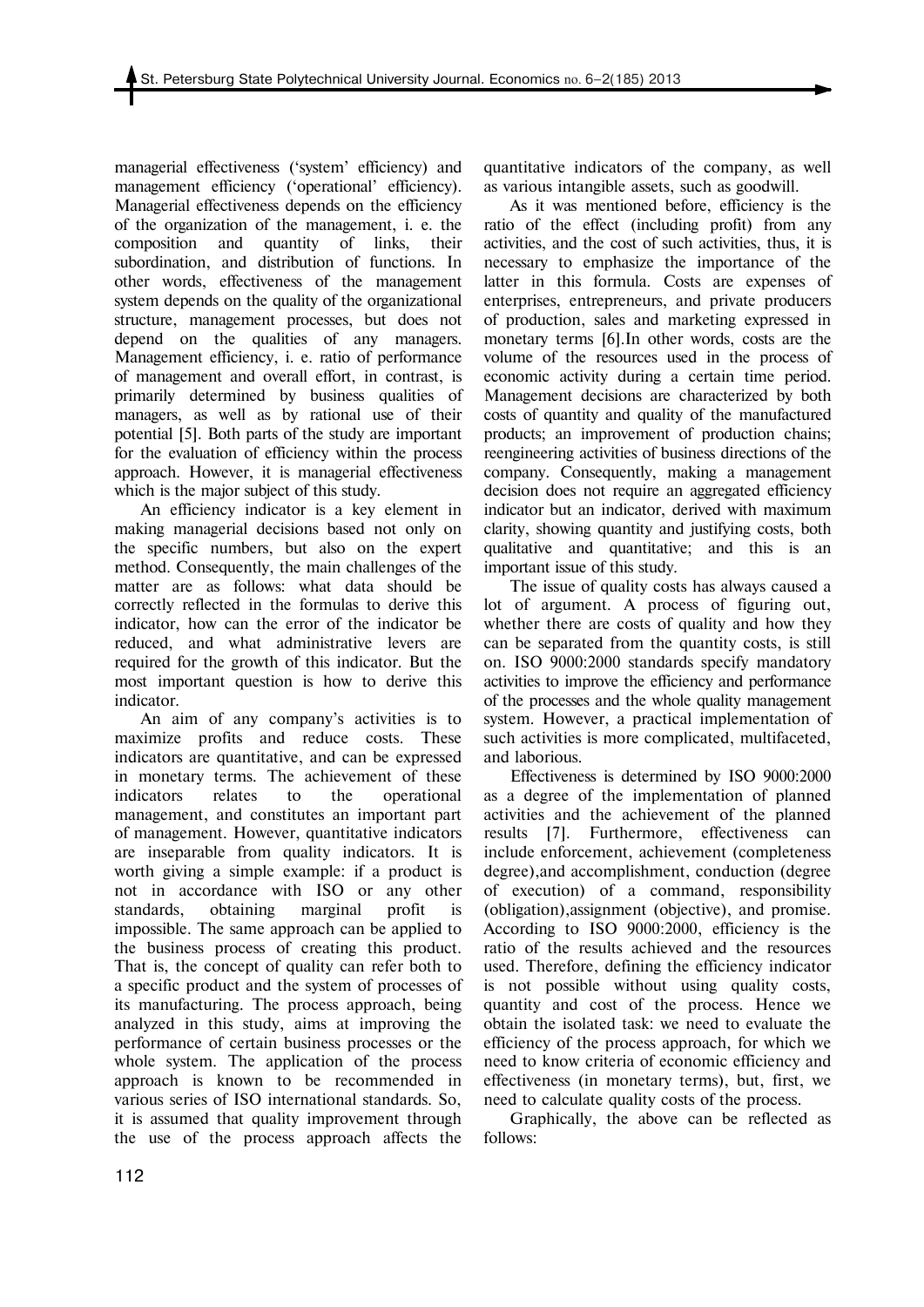

Thus, the evaluation of the process approach efficiency, in general, is the analysis of three main areas: economic effect of the process approach application expressed as an aggregate in monetary terms; the quality of the internal organization of business processes; goodwill.

### **Significance of key performance indicators for the process approach evaluation in management**

In each of these three areas, in order to assess the process approach efficiency, the key metrics should be defined, which are used for the calculation of general efficiency indicator.

In this study, the metric refers to a criterion of a process, stage, state which gives a qualitative characteristic in clear quantitative terms. The definition of the metric, in most cases, does not require a complex formula because the logic of the process approach implies the understanding that each stage in the process has its own input and output. Input includes resources and requirements to the stage. Output is a result used by the following link, and compliance of the result obtained with previously stated requirements.

In a broader sense, the process approach application requires the development of a system of key performance indicators (KPI). KPI is an evaluation system that helps organizations to determine the achievement of strategic and tactical (operational) objectives [8].

The translation of the words *key* (main, characterizing a degree of achievement of a goal, essential for the work of one of activity directions of the company) and *indicator* (indicator) in to Russian is easy, but the word *performance* can not be interpreted unambiguously. ISO 9000:2008 provides the right interpretation of this word. It divides *performance* into two terms: effectiveness and efficiency, as it has been said before. Once again, effectiveness is a degree of achievement of the planned results (the company's ability to focus on results), and efficiency is a ratio of the results achieved and the resources invested (the company's ability to achieve their goals and plans with a specified quality level, expressed specific requirements — time, cost, a degree of achievement). Thus, the correct translation of the KPI in Russian is «ключевой показатель результата деятельности» (key indicator of the activity's result), as the activity's result includes both the degree of achievement, and the costs of achievement of the result.

What is the difference between KPI and the stages' metrics then? In this study, similar to the common practice in Western companies, metric refers to a smaller criterion unit, located at the junction of the stages within one process. KPI, in its turn, covers either the whole process or the network of processes, being a measuring instrument for the set goals.

The most important rules for creating a KPI in the process approach are as follows [9]:

1. 10/80/10 Rule: The company must have about 10 key performance indicators, up to 80 operational indicators, and 10 key efficiency indicators.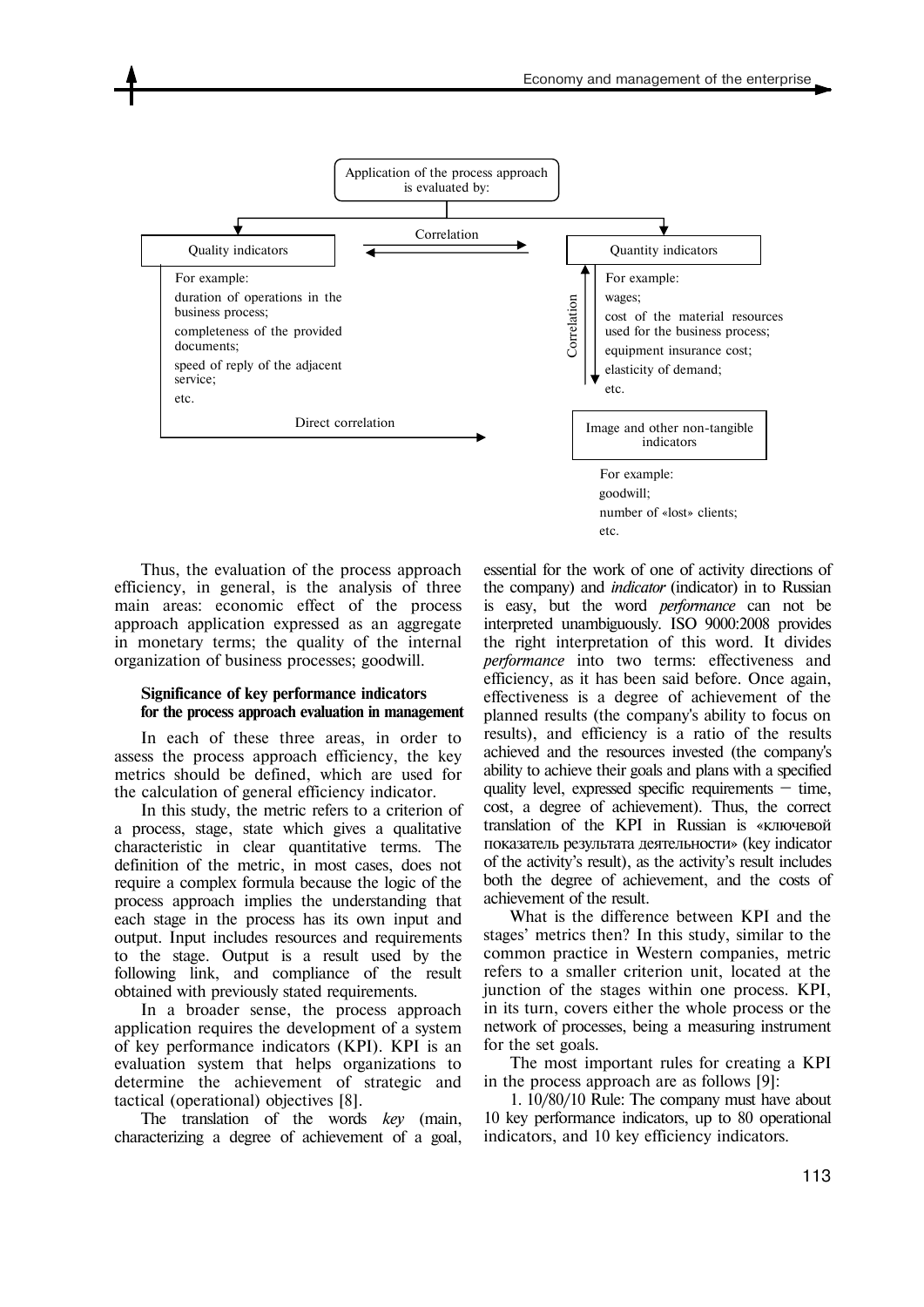| Stages' metrics                                                                                                                                                                               | <b>KPI</b>                                                       |
|-----------------------------------------------------------------------------------------------------------------------------------------------------------------------------------------------|------------------------------------------------------------------|
| Set of documents provided from unit A and unit B, must contain Preparation and approval of technical<br>document no. 1, document no. 2, document no. 3.                                       | conditions within 10 days.                                       |
| Written report shall be provided by the Department A to the Responding to the applicants not later<br>Directorate B in two days.                                                              | than 3 days after the application's                              |
| Approval of project documentation by unit A and unit B shall be made registration.<br>within a week.                                                                                          | Technological losses during transmission                         |
| Waiting time to apply for the conclusion of a power supply agreement<br>in the Customer Center A shall not take more than 5 minutes.                                                          | in Lodejnopolsk region shall be not more<br>than 1MVA per 1 year |
| After the first phase of the investment program the Directorate A shall<br>select and provide to the Directorate B not less than 100 agreements<br>with the most favorable construction works |                                                                  |

2. Management ability and control ability principle: The persons responsible for any KPI have all required resources for its enforcement, it can be controlled.

3. Integration of the process of evaluating of indicators, accountability and productivity improvement: it is necessary to create and constantly improve integrated circuit of efficiency evaluation, reporting, etc.

Large Western companies and domestic corporations with a wide geography, large market, two or more core directions can provide a lot of good examples of KPI and metrics. In this study, we take a network distribution company X, specializing in electric power. The examples are taken from all three groups of indicators.

In summary, in order to find out, whether the process approach is effective:

1. Evaluation of three main groups of indicators (qualitative, quantitative, goodwill)

1.1. availability and optimality of KPI of the processes as a whole,

1.2. availability and optimality of the stages' metrics,

1.3. definition of costs of applying the concept of the process approach for the conditional period of time;

2. Comparison of economic indicators before and after the implementation of the process approach, in the main business directions of the company (where the approach has been implemented)

3.The conclusion, based on the above, about the possibility of the calculation of an integral indicator of the efficiency of the process approach application

It should be noted that the result of this analysis provides the answers to two questions: *What was the efficiency of the process approach application*? And *Is the process approach application efficient for a particular direction of the company under study?*

#### **Definition of areas where the process approach application can be considered ineffective**

Modern management in a market economy aims to react as flexibly as possible to all changes that are dictated by the market or carried out by the organization itself. Depending on the specific industry of a company, and its functions in the market, the question of the appropriateness of the process approach application should be raised.

When choosing an approach for the management of the organization's activities, it should be assumed that one organization may have multiple management approaches. In both theory and practice of management three major approaches to management have dominated: in 1960—1980 entrepreneurs sought to establish a clear organizational structure, in which each division and a separate unit understood the limits of their liability. A proper distinction of functions and persons responsible for them became a key success factor for many organizations. The apex of this approach was the development of the international standards ISO 9000 version 1994.

Further, the process approach was developed, resulting in the creation of ISO 9000 version 2000 [10, 11, 13]. However, despite the widespread desire to apply the process approach with its clearly structured inputs and outputs, there were organizations engaged in the construction of unique objects, or producing a limited number of units for special requirements<sup>11</sup>. In such organizations, the project approach is dominant when the project has a beginning and an end, resources are limited, and each project is done once, using a given sequence of actions in unique environments. The developers of ISO 9000 tried to solve this problem and include the project activity in the standards of quality management by calling the project a special case of the process. In this study, it is implied that the project is a completely different activity.

Thus, the overall structure of various management approaches might look as follows [12]: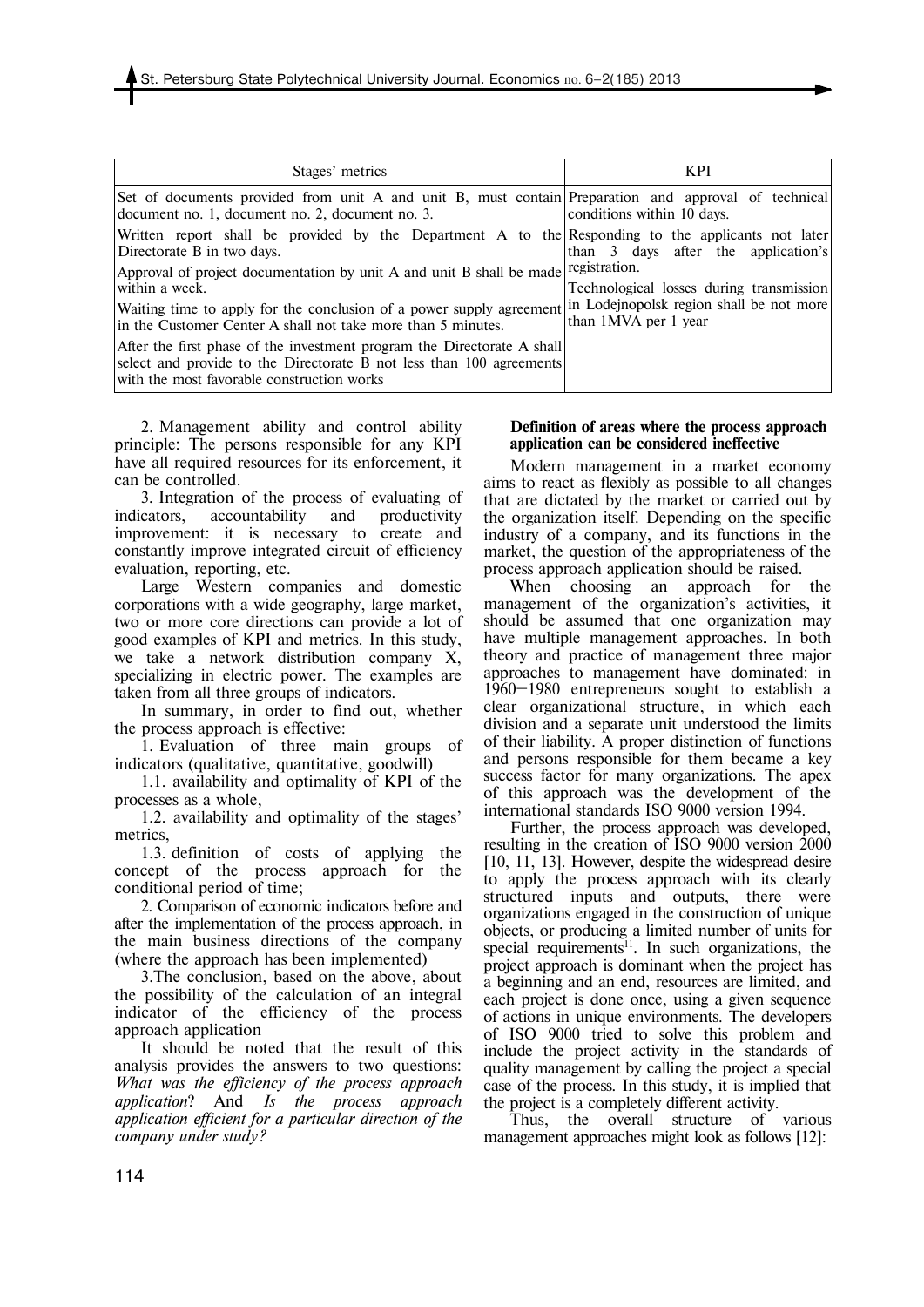

These types of management approaches are used most frequently. Administrative approach is characterized by direct instructions given by a person in authority to other persons in the form of commands, directions and demands. But in any case, the scope of application of this form is a relatively short-term task, with a more or less clear solution. For example, the instruction 'to connect to a representative of the supplier'.

The functional approach is applicable and effective when people need to repeatedly perform a specific job, but the way of work execution is not defined or not known in advance. Moreover, there may be different ways to do this work in different situations (subject to variable conditions), and none of them is preferred in advance. In such cases, the personnel is said to be entrusted with a function. For example, function 'to connect to the representatives of the suppliers'. In cases where the actions and their results are repeated or should be repeated (especially if it concerns the product's or service's characteristics, etc.), i. e. must be reproducible, for example, if it concerns the part's characteristics, conduction of internal audits, etc., activities should be organized as a process.

For the process approach reproducibility is a key distinctive feature. It is its expectation that requires the reproducibility of the process of input, as well as actions in the process and the conditions of its occurrence (execution). For example, we want to receive quarterly information on our customers, which we contact on many issues. We regularly want to know their opinion about our products and services. This kind of activity can and should be organized as a process. In this case, it is necessary to identify the owner of the process who is to call the same people with a list of questions each quarter in order to get a report of a definite structure, which will be submitted for the analysis.

The project approach is for such activities which are performed once in unique circumstances and in a unique way. A good example is the management of the current construction of a nuclear power plant. A nuclear power plant construction elsewhere will be fulfilled according to a completely different project. It may have processes inside, say, supply of bricks for the construction of the administrative building. But in general it will be a project.

The foregoing description can be presented in a table [12].

| Forms of management of different activities in organizations and relevant types of relationships |                                                                                                                                                                    |                                                                                 |
|--------------------------------------------------------------------------------------------------|--------------------------------------------------------------------------------------------------------------------------------------------------------------------|---------------------------------------------------------------------------------|
| Classification criteria                                                                          | Activities not suggesting specific planning                                                                                                                        | Activities involving special planning                                           |
| Single activity (has a start Management form $-$<br>date and an end date)                        | administrative   Management<br>Relationship<br>form –<br>subordinate                                                                                               | project<br>form<br>superior-<br>  Relationship form -<br>customer<br>contractor |
| on a constant basis)                                                                             | Continuous activity (repeated Management form - functional Management form<br>Relationship form $-$ periodic reporting Relationship form $-$ customer $-$ supplier | process                                                                         |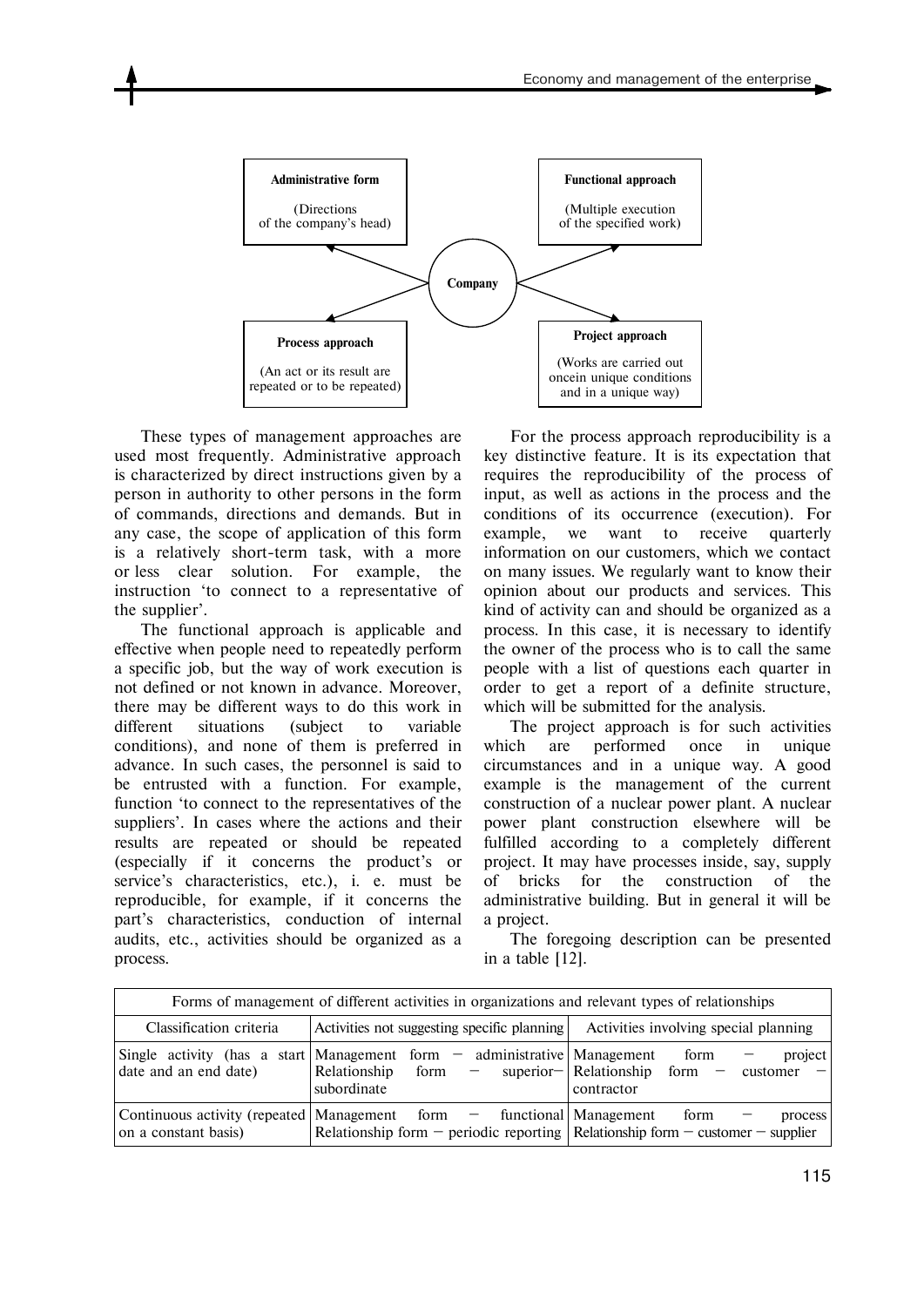It should be concluded that the application of any single approach for the whole enterprise is impossible. The more diversified the company is, the more it is likely to use two or more management approach. It should be noted that it is the number of different internal and external areas of work which is significant in this case, not the number of the company's personnel.

## **Example of mixing management approaches at the enterprise**

Let's consider an energy company which core business is to work with consumers in the sphere of energy consumption data monitoring; to enter these data in the specialized information systems for the subsequent listing of energy consumption balances by consumer groups and by regions; to define the level of electricity losses in transmission.

The following general company information is available:

| Number<br>of<br>personnel<br>working<br>in the office        | 43                                                                                                                  |
|--------------------------------------------------------------|---------------------------------------------------------------------------------------------------------------------|
| Number<br>of<br>personnel<br>involved in the<br>«field» work | 50                                                                                                                  |
| Organizational<br>structure                                  | Director-General, 5 Deputy General<br>Directors, 8 heads<br>of departments/sectors, line personnel                  |
| Activity 1                                                   | Conduction of energy audits in order<br>to create programs for energy<br>conservation and efficiency                |
| Activity 2                                                   | Preparation and implementation<br>of programs for energy conservation<br>and energy efficiency                      |
| Activity 3                                                   | Installation/maintenance/replacement<br>of meters at the balance borders of the<br>networks' owner and the consumer |
| <b>Activity 4</b>                                            | Carrying out checks of the<br>performance control of measurement<br>systems used                                    |
| Activity 5                                                   | Surveys and preparation of control<br>readings certificates                                                         |
| Activity 6                                                   | Regular tripping of the objects<br>belonging to the consumers illegally<br>connected to the grids                   |
| Supporting<br>activities                                     | Accounting, legal, administrative<br>and economic activity                                                          |

In order to decide which form of organization of activities should be chosen according to the objectives set within the activity, it is necessary to carry out decomposition steps in order to achieve these objectives.

For example, let's consider the form of activities involving making up the balance of electrical energy. The electrical energy balance is inextricably linked to the electric power balance — balance of the consumers' maximum load and generating capacity subject to the rational amount of the reserve, MW. The purpose of this area of work is to ensure balancing through the following basic steps:

1. Installation of intelligence metering systems;

2. Reading of the measurement systems of the consumers not yet equipped with intelligence systems;

3. Settlements on consumption standards depending on the seasonality of the consumers not included in the group mentioned in paragraphs 1 and 2;

4. Entering the data obtained in the information system;

5. Consideration of issues of legal validity of the meters replacement, procedure of reflection of updated information of the meters in the information system;

6. Planning of repeated survey of the same facilities once in a month;

Preparation of financial and other reports, providing information to the network organization for the subsequent separation of data on the circuit of electric power balance.

Among the above sub-steps, even at first glance, sub-steps of paragraphs 1, 2, 4 look like processes. Let's consider, for example, the top level of paragraph 1.

In general, the sub-process is as follows (see Fig.).

Each of these blocks can be decomposed several times and described. This scheme shows that, in general, activity associated with the installation of metering units, is a process in its nature: each separate unit is localized, input and output parameters are well-defined. The result is also obvious — the sealed meter at the consumer's. However, despite the process approach and the KPI system applied to this sub-process, there are some blocks which are associated with functional features. They include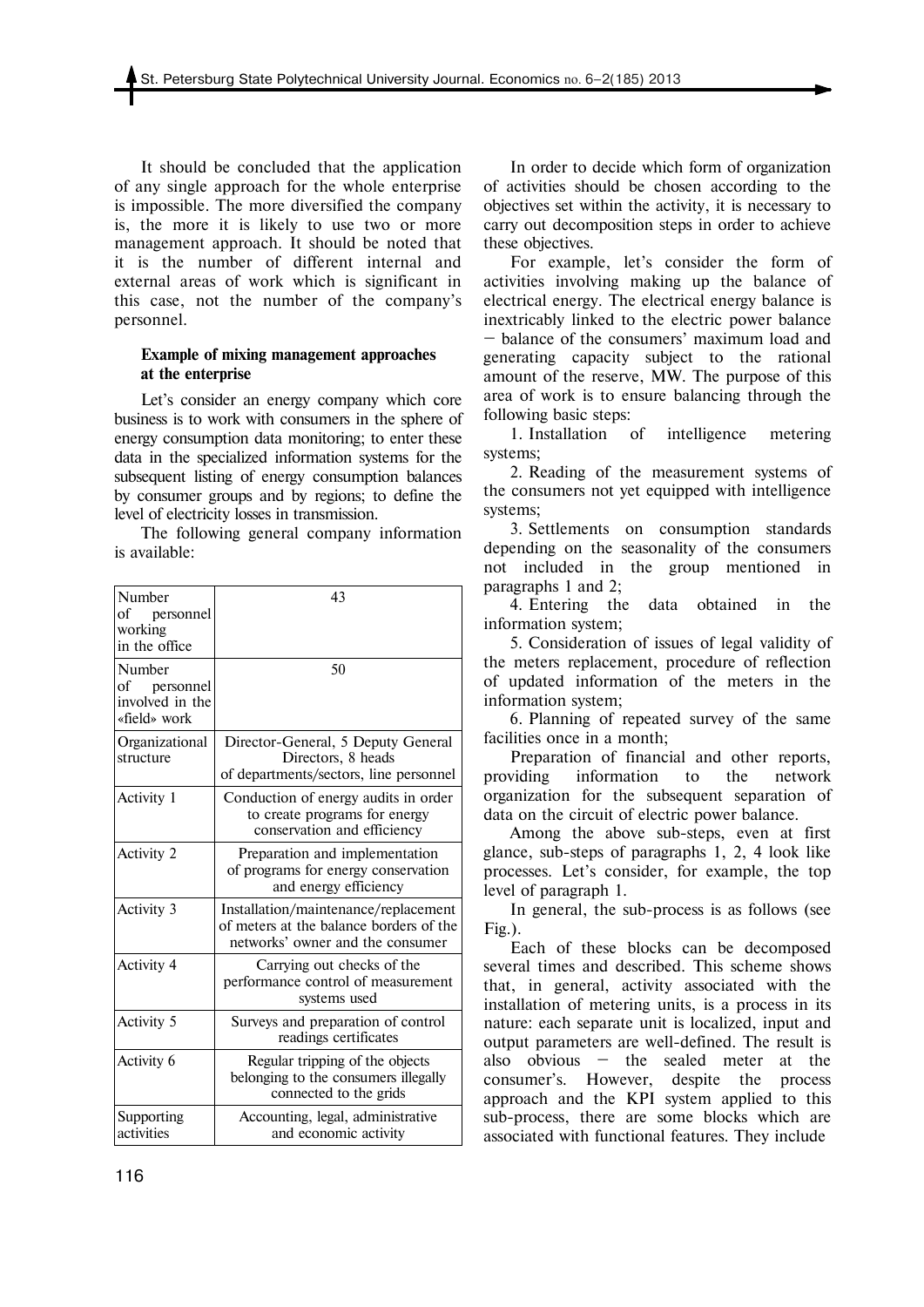

primarily all kinds of activities connected with the consideration and coordination with the legal services  $-$  within the company and upon coordination with the network organization, due to the fact that legal departments often perceive the problem beyond the process and its features, including rigid time limits under which similar work is usually conducted. The same approach can be applied to the making up of the accounts, which is the final stage of the work with the consumer.

The mixing of approaches in the organization of work cannot be unambiguously considered only negative. Hypothetically, the integration of all participants in the process is possible. However, for persons working only with meters and conducting planning of this activity, it is easier to carry out their activity as a mechanical automatic operation rather than by diversified units supporting functions of the processes.

Thus, the more specified are the tasks of the unit, the faster and more efficient is the implementation of the process approach in management. It should also be noted that the units responsible for the compliance of the company's activities with all required standards, in most cases, remain in the zone of functional organization, since the issues considered can be addressed deep enough down the internal hierarchy of the units.

The mixing of management approaches is the most common phenomenon in management nowadays. There is no thesis which would uniquely state that there is a universal approach or tool. The mixing of approaches may not apply only to the task itself and to the process of solving certain issue but also in cases when on the contrary, inside a unit, certain tasks are carried out using the project approach, and some of the tasks are carried out by the rules of the functional organization of activities. That is why, when choosing a particular approach and setting goals, inputs, outputs and key performance indicators, a thorough audit of the current work order is to be conducted.

#### **RERERENCES**

1. Economy. Definition Dictionary. Moscow, Infra-M, Publisinh House «Ves Mir». J. Black. General ed. I.M. Osadchaya. Moscow, Infra-M, Vec' mir, 2000.

2. **Podinovski V.V., Nogin V.D.** Pareto optimality solutions of multicriterion problems. Мoscow, Nauka, 1982. 254 p.

3. **Positselskaya L.N.** Equilibrium and Paretooptimality in noisy discrete duels with an arbitrary number of actions, Fundamental and Applied Mathematics. St. Petersburg, BHV-Peterburg, 2012, pp. 147—155.

4. **Lutsenko I.A.** Mathematica ldefinition of resource intensity of manufacturing operations. *Eastern-European Journal of Enterprise Technologies*, 2006, no. 3/3(21), pp. 58—60.

5. **Rumyantseva Z.P.** General enterprise management. Theory and practice: Textbook. Мoscow, Infra-M, 2001. 198 p.

6. **Raizberg B.A., Lozovskiy L.S., Starodubtseva**  E.B. Modern economy dictionary. 2<sup>nd</sup> ed. Moscow, Infra-M. 1999. 479 p.

7. GOST ISO 9000:2000. Regional Standard. Quality management systems. Fundamentals and vocabulary. Intr. 2003-10-1. Мoscow, Standartinform, 2007. 29 p.

8. **Panov M.M.** Performance evaluation and management system using KPI/МM. Мoscow, Infra-M, 2012. 255 p.

9. **David Parmenter.** Key Performance Indicators: Developing, Implementing and Using Winning KPI's. New Jersey, USA: John Wiley & Sons, inc., 2007. 334 p. GOSTRISO9000-2008 «Quality management systems —